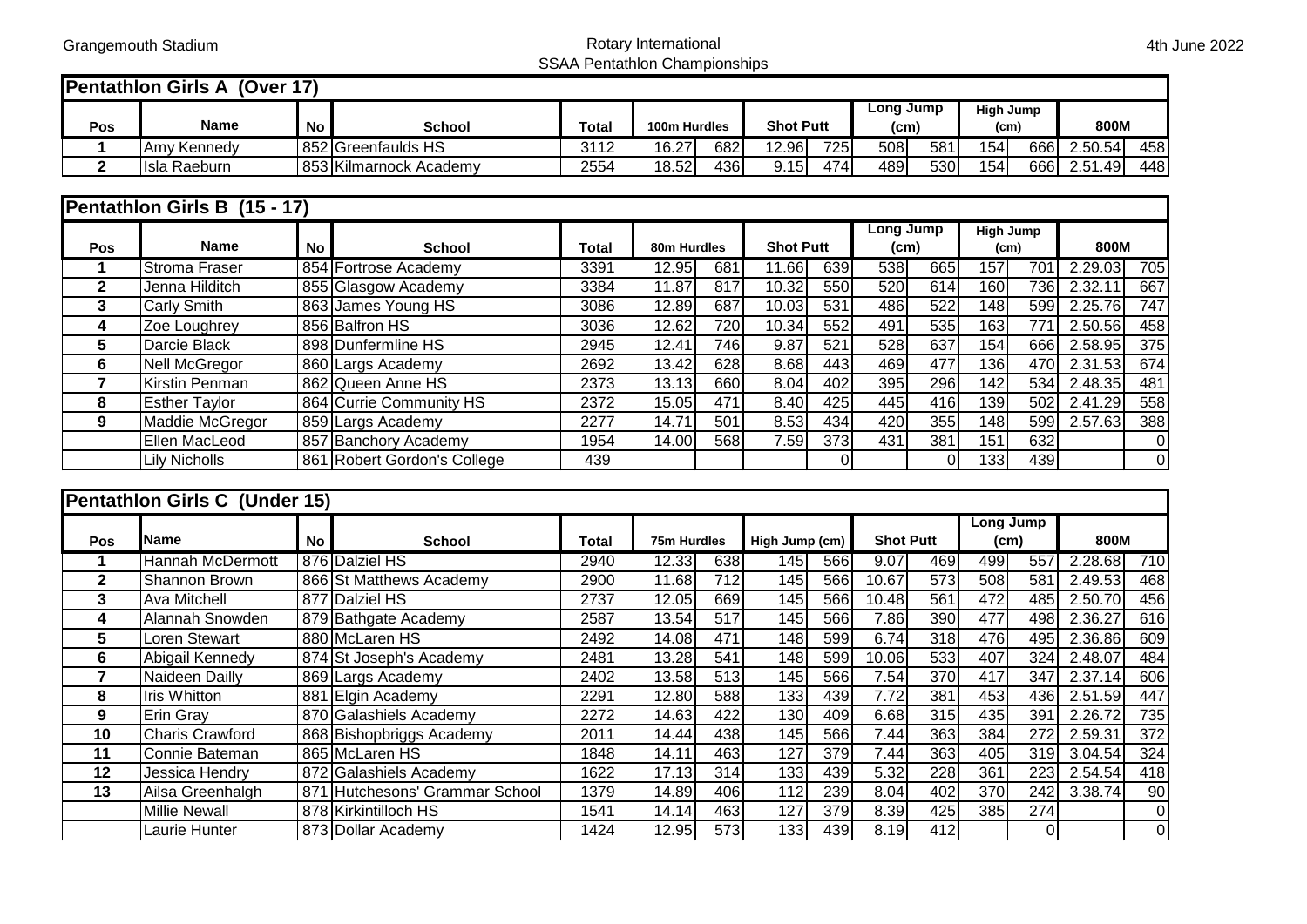**Pentathlon Girls D (Under 14)** 

## Grangemouth Stadium and Communication Communication Creative Rotary International SSAA Pentathlon Championships

|                         |                             |           |                                   |                  |                    |                  |                  |          |                  |                  | Long Jump        |                  |          |                  |  |  |
|-------------------------|-----------------------------|-----------|-----------------------------------|------------------|--------------------|------------------|------------------|----------|------------------|------------------|------------------|------------------|----------|------------------|--|--|
| Pos                     | <b>Name</b>                 | <b>No</b> | <b>School</b>                     | <b>Total</b>     | <b>75m Hurdles</b> |                  | High Jump (cm)   |          | <b>Shot Putt</b> |                  | (cm)             |                  |          | 800M             |  |  |
| 1                       | <b>Holly Whittaker</b>      |           | 897 Elgin HS                      | 2621             | 11.35              | 753              | 127              | 379      | 8.91             | 458              | 500              | 559              | 2.49.18  | 472              |  |  |
| $\mathbf{2}$            | <b>Grace Malley</b>         |           | 892 St Andrew's and St Bride's HS | 2580             | 12.29              | 642              | 136              | 470      | 6.49             | 302              | 470              | 479              | 2.30.47  | 687              |  |  |
| 3                       | Leanna Elliot               |           | 889 St Andrew's H (N Lan)         | 2313             | 12.71              | 598              | 139              | 502      | 7.08             | 340              | 429              | 376              | 2.46.84  | 497              |  |  |
| 4                       | Elizabeth Cook              |           | 885 Lathallan School              | 2197             | 13.45              | 525              | $\overline{133}$ | 439      | 6.65             | 313              | 408              | 326              | 2.38.14  | 594              |  |  |
| 5                       | Olivia Muir                 |           | 894 Balerno Community HS          | 2194             | 12.85              | 583              | 130              | 409      | 6.75             | 319              | 430              | 379              | 2.46.22  | 504              |  |  |
| 6                       | Dara Clark                  |           | 884 McLaren HS                    | 1983             | 14.58              | 430              | 130              | 409      | 5.46             | 237              | 433              | 386              | 2.44.66  | $\overline{521}$ |  |  |
| $\overline{\mathbf{7}}$ | Skye Davidson               |           | 887 Kilsyth Academy               | 1895             | 14.42              | 438              | 127              | 379      | 6.68             | 315              | 374              | 250              | 2.45.33  | $\overline{513}$ |  |  |
| 8                       | <b>Rachel Barnett</b>       |           | 882 Queen Anne HS                 | 1675             | 16.02              | 320              | 124              | 350      | 5.89             | 264              | 367              | 235              | 2.46.02  | 506              |  |  |
| 9                       | Niamh Dalton                |           | 886 Glasgow Gaelic School         | 1472             | 16.84              | 269              | 133              | 439      | 5.72             | 254              | 362              | 225              | 3.09.14  | 285              |  |  |
| 10                      | <b>Estelle Giraud</b>       |           | 891 St Ambrose HS                 | 1360             | 16.71              | $\overline{275}$ | 121              | 321      | 6.37             | 295              | 365              | 231              | 3.15.08  | 238              |  |  |
|                         | Risha Ward                  |           | 896 Glasgow Gaelic School         | 1011             | 17.29              | 246              | 118              | 293      | 6.86             | 326              | $\overline{322}$ | 146              |          | $\mathbf 0$      |  |  |
|                         | Abbey Chisholm              |           | 883 Glasgow Gaelic School         | $\overline{511}$ | 17.14              | $\overline{251}$ | $\Omega$         | $\Omega$ | 4.00             | 146              | 304              | $\overline{114}$ |          | $\overline{0}$   |  |  |
|                         | <b>Ellie Thomson</b>        |           | 290 Holy Cross HS                 | 1080             | 17.46              | 234              | 113              | 248      | 7.30             | 354              | $\overline{371}$ | 244              |          | $\mathbf 0$      |  |  |
|                         |                             |           |                                   |                  |                    |                  |                  |          |                  |                  |                  |                  |          |                  |  |  |
|                         | Pentathion Boys A (Over 17) |           |                                   |                  |                    |                  |                  |          |                  |                  |                  |                  |          |                  |  |  |
|                         |                             |           |                                   |                  |                    |                  |                  |          | <b>Long Jump</b> |                  |                  |                  |          |                  |  |  |
| Pos                     | <b>Name</b>                 | <b>No</b> | <b>School</b>                     | <b>Total</b>     | <b>Shot Putt</b>   |                  | 110m Hurdles     |          | (cm)             |                  | 200M             |                  | 1500M    |                  |  |  |
| 1                       | Jonathan Cameron            |           | 809 Clydeview Academy             | 3158             | 9.59               | 461              | 16.19            | 711      | 627              | 646              | 24.70            | 632              | 4.35.65  | 708              |  |  |
| $\overline{\mathbf{2}}$ | Euan Wallace                |           | 811 Greenfaulds HS                | 2547             | 8.02               | 367              | 16.53            | 674      | 598              | 582              | 26.26            | 504              | 5.25.81  | 420              |  |  |
| 3                       | <b>Steven Carswell</b>      |           | 810 Hutchesons' Grammar School    | 2354             | 8.58               | 401              | 18.01            | 523      | 568              | 519              | 25.88            | 534              | 5.34.49  | $\overline{377}$ |  |  |
|                         | Jack Buchan                 |           | 808 Hutchesons' Grammar School    | 1052             | 7.83               | 356              | 20.01            | 348      | 482              | $\overline{348}$ |                  |                  |          | 0                |  |  |
|                         |                             |           |                                   |                  |                    |                  |                  |          |                  |                  |                  |                  |          |                  |  |  |
|                         | Pentathion Boys B (15 - 17) |           |                                   |                  |                    |                  |                  |          |                  |                  |                  |                  |          |                  |  |  |
|                         |                             |           |                                   |                  |                    |                  |                  |          | <b>Long Jump</b> |                  |                  |                  |          |                  |  |  |
| Pos                     | <b>Name</b>                 | <b>No</b> | <b>School</b>                     | <b>Total</b>     | <b>Shot Putt</b>   |                  | 100m Hurdles     |          | (cm)             |                  | 200M             |                  | 1500M    |                  |  |  |
| 1                       | <b>Ben Heron</b>            |           | 817 St Matthews Academy           | 3335             | 9.94               | 482              | 14.19            | 779      | 631              | 655              | 23.11            | 775              | 4.45.81  | 644              |  |  |
| $\mathbf{2}$            | <b>Calum Newton</b>         |           | 820 Kinross HS                    | 2962             | 8.41               | 391              | 14.37            | 759      | 589              | 563              | 24.16            | 679              | 4.58.28  | 570              |  |  |
| 3                       | Zak Fearn                   |           | 815 Dingwall Academy              | 2889             | 9.49               | 455              | 15.91            | 598      | 591              | 567              | 23.75            | 716              | 5.01.14  | 553              |  |  |
| 4                       | Caleb McLeod                |           | 819 Kinross HS                    | 2862             | 7.99               | 366              | 17.03            | 492      | 595              | 576              | 24.50            | 649              | 4.24.81  | 779              |  |  |
| 5                       | <b>Daniel Martin</b>        |           | 818 St Aloysius College           | 2639             | 11.94              | 603              | 13.98            | 803      | $\overline{572}$ | 527              | 23.86            | 706              | $\Omega$ | $\Omega$         |  |  |
| 6                       | <b>Tom Palmer</b>           | 821       | Keith Grammar School              | 2545             | 7.62               | 344              | 15.07            | 684      | 494              | 371              | 25.98            | 526              | 4.49.72  | 620              |  |  |
| $\overline{7}$          | Finn Bryce                  | 812       | Albyn School                      | 2509             | 9.06               | 429              | 15.64            | 625      | 504              | 390              | 25.65            | $\overline{552}$ | 5.08.19  | $\overline{513}$ |  |  |
| 8                       | Dylan Gee                   |           | 816 Ardrossan Academy             | 2410             | 8.72               | 409              | 18.06            | 402      | 544              | 469              | 24.74            | 628              | 5.10.34  | 502              |  |  |
| 9                       | Angus Rennie                |           | 822 Hutchesons' Grammar School    | 2255             | 8.02               | 367              | 17.09            | 486      | 494              | $\overline{371}$ | 25.13            | 595              | 5.22.77  | 436              |  |  |
|                         | <b>Ruairidh Burns</b>       |           | 813 Stirling HS                   | 1211             | 9.03               | 428              | 19.85            | 267      | 567              | 516              |                  | $\mathbf 0$      |          | $\pmb{0}$        |  |  |